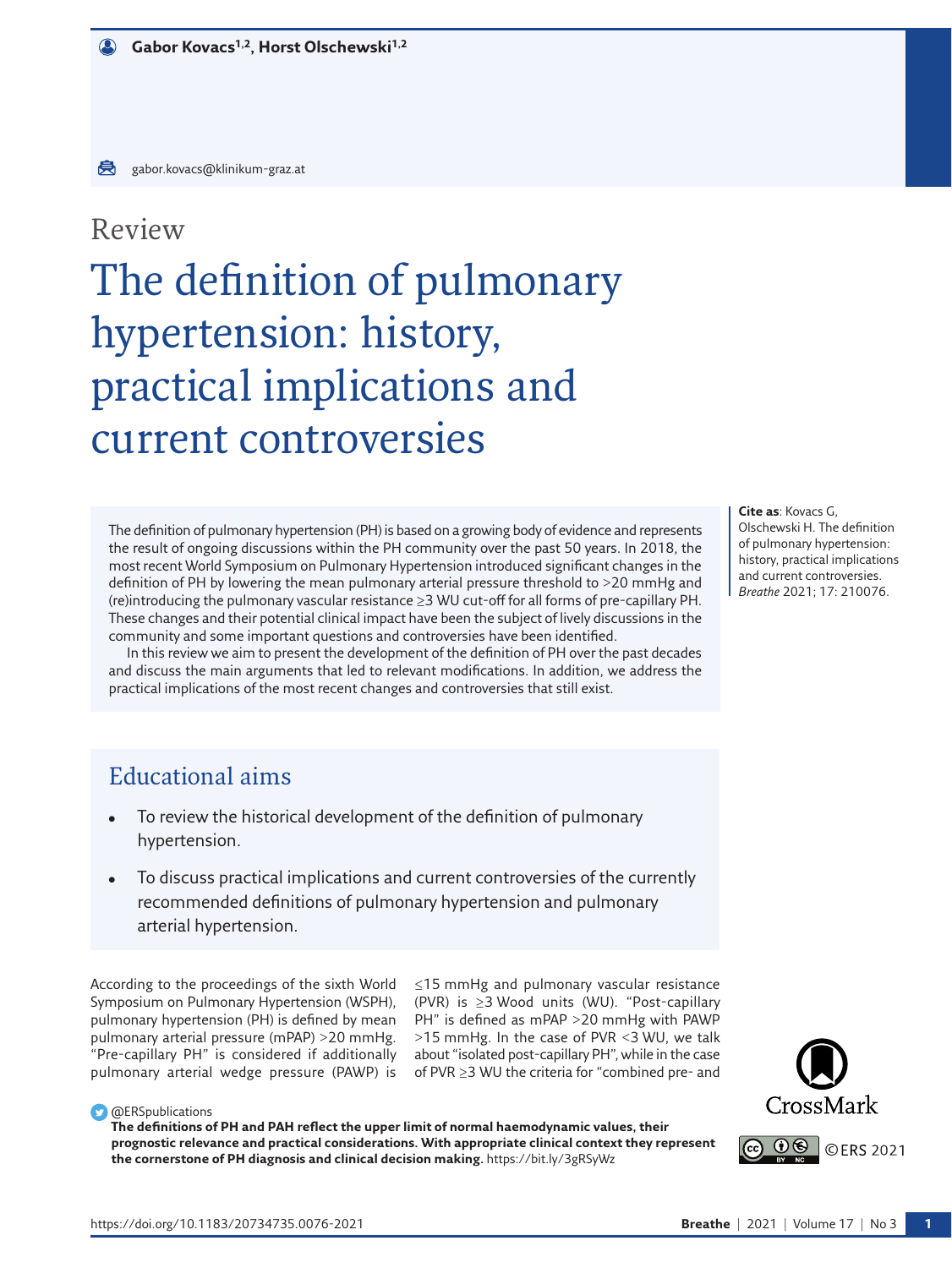<span id="page-1-0"></span>**Table 1** *Haemodynamic definitions of PH*

| <b>Definition</b>                   | <b>Characteristics</b>                                |
|-------------------------------------|-------------------------------------------------------|
| <b>Pre-capillary PH</b>             | $mPAP > 20$ mmHg<br>PAWP $\leq$ 15 mmHg<br>PVR > 3 WU |
| <b>Isolated post-capillary PH</b>   | $mPAP > 20$ mmHg<br>$PAWP > 15$ mmHg<br>$PVR < 3$ WU  |
| Combined pre- and post-capillary PH | $mPAP > 20$ mmHg<br>$PAWP > 15$ mmHg<br>PVR > 3 WU    |

mPAP: mean pulmonary arterial pressure; PAWP: pulmonary arterial wedge pressure; PVR: pulmonary vascular resistance; WU: Wood units. Reproduced from [1], with permission from the publisher.

> post-capillary PH" are fulfilled ([table 1\)](#page-1-0) [\[1\]](#page-7-0). These definitions are based on a growing body of evidence and represent the result of ongoing discussions within the PH community over the past 50 years.

> In this review we aim to present the development of the definition of PH over this time and discuss the main arguments that led to relevant modifications. In addition, we address the practical implications of the most recent changes and remaining controversies.

### **Changes in the definition of PH over time**

#### **WHO meeting on primary pulmonary hypertension: Geneva 1973**

The first World Health Organization (WHO) meeting on PH took place in Geneva, in October 1973. The interest in the topic was raised in previous years due to a sudden increase in the number of PH patients in Switzerland, Germany and Austria, which was associated with the intake of the appetite-reducing drug aminorex. The proceedings of the meeting were published in a 45-page document on primary PH [\[2](#page-7-1)]. Although no haemodynamic definition for PH was explicitly provided in this document, the annex contained important statements regarding the diagnosis of PH. Accordingly, 1) right heart catheterisation (RHC) is needed for the reliable measurement of pulmonary pressures, 2) mPAP is little affected by age and does not exceed 20 mmHg in healthy subjects, and 3) PH is definitely present if mPAP exceeds 25 mmHg.

In addition, the range of normal pulmonary capillary pressure was defined as 6–9 mmHg, with an upper limit of normal at 12 mmHg. It should be noted that a wedge pressure measured in a pulmonary artery does not represent the capillary but rather the venous pressure of this vascular segment. The document even addresses changes in pulmonary haemodynamics during exercise by stating that

"for an (cardiac) output of 20 Litres or more, the mPAP does not normally exceed 30 mmHg, and the capillary pressure remains below 20 mmHg. In athletes, for an (cardiac) output of 25 Litres or more, the mean pressure in the pulmonary artery may reach 38 mmHg. … In older people (61–83 years) the values observed are higher (mPAP up to 50 mmHg), but as in younger subjects the vascular resistance is low".

Of note, the document refers to a statement of an earlier WHO Meeting on cor pulmonale that was held in Geneva in 1960 [[3](#page-7-2)]. According to that document, normal mPAP is considered to be ≤15 mmHg and, similar to the 1973 document, PH is diagnosed when mPAP exceeds 25 mmHg at rest. In both documents, the suggested mPAP threshold for PH is largely based on expert opinion, which reflects the wish to define a safety margin above the upper limit of normal mPAP.

#### **World symposium on primary pulmonary hypertension: Evian 1998**

25 years after the first WHO meeting on PH, in 1998, a second WHO symposium on PH took place in Evian. The main results of the meeting were published in a 27-page document [[4](#page-7-3)]. The term "pulmonary arterial hypertension" (PAH) was introduced as one of five forms of PH and the term "secondary pulmonary hypertension" was abandoned. Interestingly, this document did not explicitly address the haemodynamic definition of PH, implying that the cut-offs of the 1973 WHO meeting were further considered to be valid.

#### **Third World symposium on pulmonary arterial hypertension: Venice 2003**

The third WSPH took place in Venice in 2003. At that meeting, important changes were implemented regarding the nomenclature, the clinical classification and therapeutic approaches to PH. The previously used term "primary pulmonary hypertension" was replaced by the terms idiopathic and hereditary PAH. It was confirmed that RHC is required to diagnose PH, which was formally defined by mPAP >25 mmHg at rest or >30 mmHg with exercise. In addition, for PAH, further haemodynamic thresholds on PAWP or left ventricular end-diastolic pressure (≤15 mmHg) and PVR (>3 WU) were introduced [\[5](#page-7-4)]. Of note, PVR is determined as (mPAP−PAWP)/cardiac output. The basis for the introduction of these parameters and cut-offs is not discussed in detail in the document.

#### **European Society of Cardiology guidelines on PAH, 2004**

After the publication of the proceedings of the third WSPH, its most important recommendations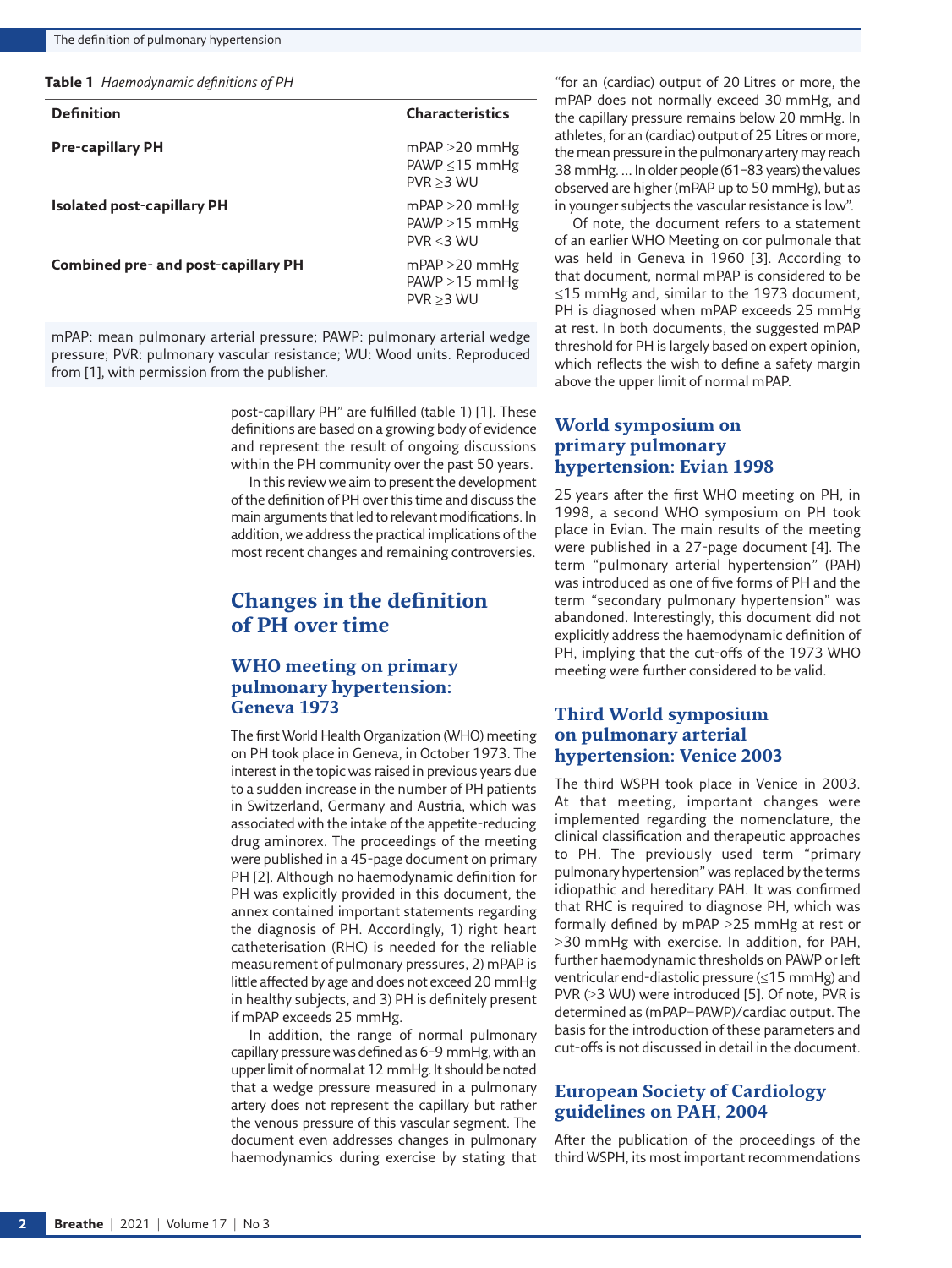were implemented into the 2004 European Society of Cardiology (ESC) guidelines on PAH [\[6](#page-7-5)]. They confirmed that PH was defined by a mPAP >25 mmHg at rest or >30 mmHg with exercise. As reference, the document of the first WHO meeting on PH [\[2](#page-7-1)] was provided. PAH was haemodynamically defined as mPAP >25 mmHg with PAWP ≤15 mmHg and PVR >3 WU.

#### **Fourth WSPH: Dana Point 2008**

The fourth WSPH was held in Dana Point, USA, in 2008, and at this meeting the definition of PH was challenged. A systematic search of the literature including the haemodynamic data of almost 1200 healthy subjects revealed that the upper limit of normal mPAP at rest is 20 mmHg [\[7\]](#page-7-6). In fact, this was already postulated at the first WHO meeting on PH in 1973, but now this was broadly accepted due to a large database. This was acknowledged in the proceedings of the fourth WSPH. However, it was decided that the haemodynamic threshold for PH should not be changed to avoid overdiagnosis and overtreatment of patients without significant pulmonary vascular disease [[8](#page-7-7)]. Instead, further investigations were suggested to better determine the prognostic impact of mPAP between 21 and 24 mmHg.

Nevertheless, two changes were proposed for the PH definition. First, instead of mPAP >25 mmHg, from this timepoint, mPAP ≥25 mmHg was considered as the haemodynamic threshold for PH. Second, based on the data on pulmonary haemodynamics during exercise in healthy subjects [[7](#page-7-6)] it was recognised that mPAP during exercise depends on exercise level and on age, and therefore no single mPAP threshold should be used to identify an abnormal haemodynamic response. Therefore, the exercise part of the PH definition was abandoned.

The definition of PAH was not specifically addressed in the proceedings of the fourth WSPH. Although the elimination of the PVR of the previous definition was suggested, this was not discussed in detail in the document.

#### **ESC/ERS PH guidelines 2009**

Following the fourth WSPH, the ESC/European Respiratory Society (ERS) guidelines for the diagnosis and treatment of PH were published in 2009 [[9](#page-7-8)]. In this document, PH was defined as a haemodynamic and pathophysiological state that can be found in multiple clinical conditions, characterised by mPAP ≥25 mmHg.

In these guidelines, two important terms, precapillary and post-capillary PH were clearly defined for the first time. Pre-capillary PH was considered in patients with PAWP ≤15 mmHg and normal or reduced cardiac output, while post-capillary PH was considered in those with PAWP >15 mmHg and normal or reduced cardiac output. Post-capillary PH was further divided based on the transpulmonary gradient (TPG=mPAP−PAWP). Patients with TPG ≤12 mmHg were considered to have "passive" postcapillary PH, with the PAWP increase being the main reason for elevated mPAP. By contrast, patients with TPG >12 mmHg were considered as "reactive" (or "out of proportion") post-capillary PH, implying that in these patients, the PAWP increase alone does not explain the elevation of mPAP (suggestive of intrinsic changes in the pulmonary circulation adding to the passive increase of mPAP due to an increased PAWP). The theoretical background and the available evidence for the suggested TPG cut-off was not discussed in detail.

PAH was defined as a clinical condition characterised by the presence of pre-capillary PH in the absence of other causes of pre-capillary PH such as PH due to lung diseases, chronic thromboembolic PH, or other rare diseases.

In agreement with the WSPH, the ESC/ERS guidelines abandoned the definition of PH on exercise (mPAP >30 mmHg).

#### **Fifth WSPH: Nice 2013**

At the fifth WSPH in Nice in 2013, the haemodynamic definition of PH remained unchanged (mPAP ≥25 mmHg) and due to insufficient available evidence, the re-introduction of an exercise criterion to this definition was not supported [\[10\]](#page-7-9). It was also confirmed that the term "PAH" describes a subpopulation of patients with PH that is haemodynamically characterised by the presence of pre-capillary PH.

The definitions of pre-capillary PH and PAH were changed: in addition to PAWP ≤15 mmHg, the PVR >3 WU threshold was re-introduced (previously used for PAH in 2003, but abandoned in 2008). Several advantages were listed in favour of the re-introduction of a PVR criterion for the diagnosis of PAH including: 1) the necessity of performing RHC to assess PVR from its haemodynamic components; 2) the ability to exclude high-flow conditions with normal PVR; and 3) the ability to better differentiate between PAH and PH due to left heart diseases.

Importantly, for the first time, it was discussed that normal PVR at rest is to some extent agedependent, but PVR >2 WU can be considered elevated in all age groups. Nevertheless, the PVR cut-off value for PAH was kept at 3 WU, because in patients with lower PVR levels, PAH was considered to be unlikely (this was consistent with setting the cut-off for mPAP at 25 mmHg, despite the upper limit of normal being 20 mmHg). In addition, recent US guidelines also used the PVR >3 WU threshold as part of the haemodynamic PAH definition [[11](#page-7-10)]. Beyond the discussions of appropriate haemodynamic thresholds, it was recommended that haemodynamic results are interpreted in their clinical and echocardiographic context with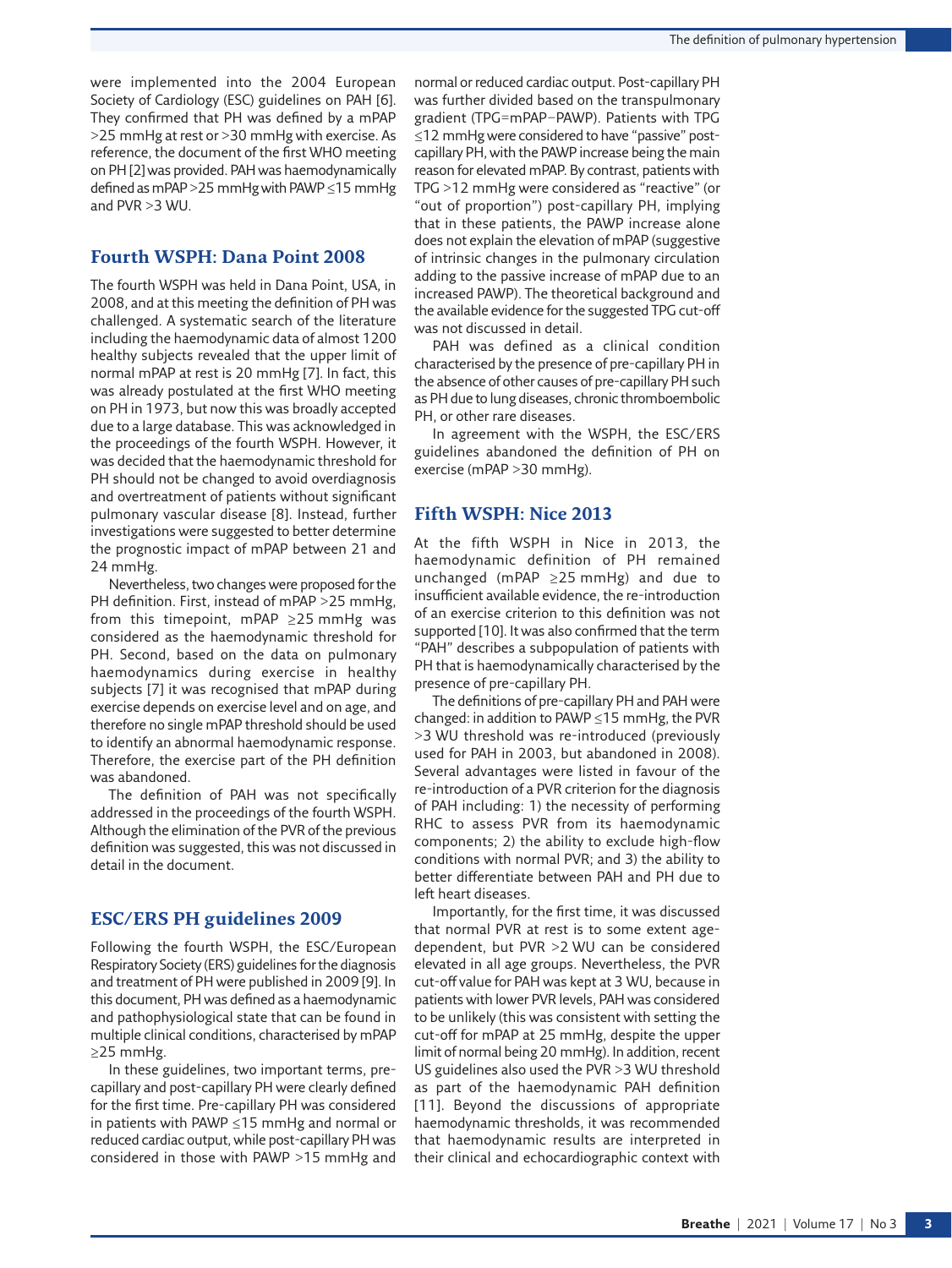regard to the probability of the existence of left heart disease.

The proceedings of the fifth WSPH suggested a change in the nomenclature and definition of post-capillary PH. The term "out-of-proportion" PH was abandoned, and two types of post-capillary PH were introduced based on the level of the diastolic pressure gradient (called "diastolic pressure difference" in this document; DPG=diastolic PAP−PAWP). An "isolated post-capillary PH" was characterised by a PAWP >15 mmHg and DPG <7 mmHg, while a "combined post-capillary PH" was characterised by PAWP >15 mmHg and DPG ≥7 mmHg. The change from TPG to DPG to differentiate between the two types of post-capillary PH was explained by the physiological consideration that diastolic PAP may be less influenced by PAWP than mPAP and that DPG is independent of stroke volume [\[12,](#page-7-11) [13](#page-7-12)]. In addition, out of the PH patients with PAWP >15 mmHg and a TPG >12 mmHg, only those with DPG ≥7 mmHg had evidence for significant pulmonary arterial remodelling and patients in this group had a higher mortality than patients with a DPG <7 mmHg [[14\]](#page-7-13).

Two more details were clarified at the fifth WSPH. 1) The use of the terms "pulmonary capillary pressure" or "pulmonary capillary wedge pressure" were discouraged if they refer to a wedge pressure of a pulmonary artery. The only recommended term since this WSPH is "pulmonary artery wedge pressure" (PAWP). 2) The reference for the zero level of the right heart catheter measurements was recommended at the mid-thoracic line in a supine patient halfway between the anterior sternum and the bed surface representing the level of the left atrium [[10](#page-7-9)]. Previously it had been frequently aimed to set the reference at the level of the right atrium.

#### **ESC/ERS PH guidelines 2015**

The 2015 ESC/ERS guidelines for the diagnosis and treatment of PH followed the major suggestions of the fifth WSPH. They confirmed once again that PH is defined as an increase in mPAP ≥25 mmHg at rest as assessed by RHC and did not support the use of the term "PH on exercise" [\[15](#page-7-14)]. PAH was haemodynamically defined as PAWP ≤15 mmHg and PVR >3 WU. Interestingly, pre-capillary PH was defined as mPAP ≥25 mmHg and PAWP ≤15 mmHg, without including PVR in the definition.

The definition of post-capillary PH remained unchanged (mPAP ≥25 mmHg, PAWP >15 mmHg). However, the definition of the subgroups of postcapillary PH was revised. Now, the use of the term "isolated post-capillary PH" was recommended if the DPG was <7 mmHg and/or PVR ≤3 WU, while the use of the term "combined post-capillary and pre-capillary PH" was recommended when DPG was ≥7 mmHg and/or PVR >3 WU. By introducing the PVR cut-off in addition to the DPG cut-off to define the different types of post-capillary PH, the authors aimed for consistency with the PAH definition. In addition, in patients with PH and heart failure with reduced ejection fraction, PVR ≥3 WU was associated with increased mortality [\[16\]](#page-7-15), while the previously described prognostic relevance of DPG could not be reproduced in an independent cohort [\[17\]](#page-7-16).

#### **Sixth WSPH: Nice 2018**

At the sixth WSPH in 2018, again in Nice, the mPAP threshold was lowered from ≥25 mmHg to >20 mmHg [\[1\]](#page-7-0). In the proceedings of this WSPH, it was argued that since the first WSPH in 1973, PH had been arbitrarily defined as mPAP ≥25 mmHg. As the upper limit of normal mPAP is 20 mmHg [[7](#page-7-6)], the suggested new definition would no longer be arbitrary, but based on a scientific approach. In addition, recent studies provided evidence that the elevation of mPAP >20 mmHg is associated with a continuous increase of mortality [\[18,](#page-7-17) [19\]](#page-7-18) and with an increasing risk for progression of pulmonary vascular disease [\[20](#page-7-19)]. However, an abnormal elevation of mPAP alone may not be sufficient to define pulmonary vascular disease as this may be also due to an increase in cardiac output or PAWP. Thus, it was recommended to include PVR ≥3 WU in the definition of all forms of pre-capillary PH (as previously suggested at the fifth WSPH). Pre-capillary PH was defined accordingly by the concomitant presence of mPAP >20 mmHg, PAWP ≤15 mmHg and PVR ≥3 WU, emphasising the need for RHC with mandatory measurement of cardiac output and accurate measurement of PAWP ([figure 1](#page-4-0)).

After careful consideration of the changes in the general definition of PH, the haemodynamic definitions of post-capillary PH were also adapted and included only mPAP, PAWP and PVR. The term "isolated post-capillary PH" has been suggested for the haemodynamic condition with mPAP >20 mmHg, PAWP >15 mmHg and PVR <3 WU, while "combined pre- and post-capillary PH" is considered if three conditions are met: mPAP >20 mmHg, PAWP >15 mmHg and PVR ≥3 WU. As recent data revealed that besides PVR, DPG, TPG and pulmonary arterial compliance are also associated with survival in patients with PH and left heart disease [[21](#page-7-20), [22](#page-7-21)], beyond a strict haemodynamic definition, the proceedings suggested to also take these haemodynamic markers into consideration to better determine the prognosis of patients.

Although important novel data on pulmonary haemodynamics during exercise had been published in the years before the sixth WSPH [[23,](#page-7-22) [24](#page-7-23)], some uncertainties persisted especially concerning normal haemodynamic changes with ageing, as well as the prognostic and the differential diagnostic relevance of exercise haemodynamics. Therefore, the re-introduction of a clinically useful definition for exercise PH was not possible.

The major changes in the haemodynamic definitions of PH and PAH over the past 50 years are outlined in [table 2.](#page-5-0)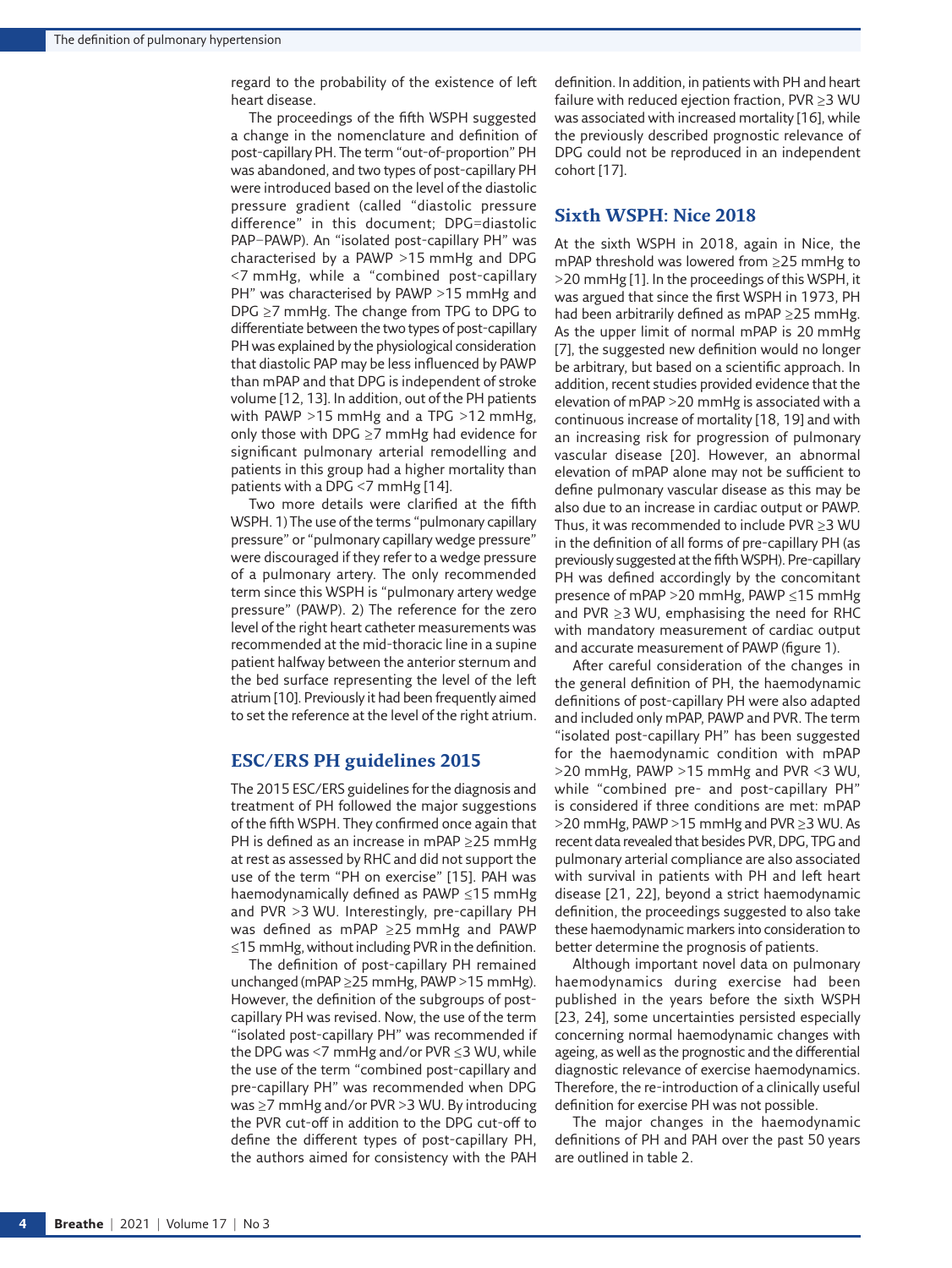### **Practical implications of current changes**

The most recent WSPH, in 2018, introduced significant changes in the definition of PH by lowering the mPAP threshold to >20 mmHg and (re-)introducing the PVR ≥3 WU threshold for all forms of pre-capillary PH. These changes and their potential clinical impact have been the subject of lively discussion in the community. Recent data suggest that the number of new patients with precapillary PH remains limited, because the majority of patients with mPAP 21–24 mmHg have PVR <3 WU and therefore do not fulfil the proposed criteria for pre-capillary PH [[25](#page-7-24)[–27\]](#page-7-25). A more detailed analysis of a large single-centre cohort of patients undergoing RHC revealed that the new criteria for "pre-capillary PH" will be met by the same number of patients as the old criteria. However, some of the patients are re-grouped. There is a group of patients with mPAP 21–24 mmHg and PVR ≥3 WU who are now considered to have pre-capillary PH, while the same number of patients with mPAP ≥25 mmHg but PVR<3 WU are not considered to have pre-capillary PH anymore [\[28\]](#page-7-26). By comparing both groups, patients with mPAP 21–24 mmHg and PVR ≥3 WU appear to have lower mPAP and PAWP, lower 6 min walk distance and diffusion capacity for carbon monoxide, but higher PVR as compared with patients with mPAP ≥25 mmHg but PVR <3 WU. In addition, isolated pulmonary vascular disease appears as the main reason behind elevated mPAP and PVR in patients with mPAP 21–24 mmHg and PVR ≥3 WU and this group appears to have a poorer prognosis. Therefore, the haemodynamic and clinical profiles of "new pre-capillary PH" patients correspond more to the aims of the sixth WSPH to recognise patients with early forms of pulmonary vascular disease and poor prognosis.

### **Current controversies of the PH definition**

There are some important questions and controversies regarding the currently suggested PH definition that have been addressed at recent WSPH meetings and which remain areas of discussion [\[29](#page-8-0)].

First, the necessity for lowering of the mPAP threshold to >20 mmHg may be questioned. Most frequently the concern of overdiagnosis and overtreatment of PH has been expressed in this regard. This issue was addressed in the proceedings of the sixth WSPH with the argument that the main cause of overdiagnosis and treatment of precapillary PH may probably be the failure to confirm the diagnosis by RHC. The concern of overdiagnosis may be attenuated by recent studies, showing that the number of newly diagnosed patients with precapillary PH is relatively low [[26–](#page-7-27)[28](#page-7-26)] and many of



<span id="page-4-0"></span>**Figure 1** *Right heart catheter tracings of pulmonary arterial pressure and PAWP. a) By inflating the balloon of the Swan-Ganz catheter, the transition of the pulmonary arterial pressure curve to the PAWP curve may be observed. b) Pulmonary arterial pressure curve in a patient with severe PH. c) Pulmonary arterial pressure curve in a patient with normal pulmonary haemodynamics. PVR is calculated as (mPAP–PAWP)/cardiac output. The blue curve represents the pulmonary arterial pressure curve (courtesy of Philipp Douschan (Dept of Internal Medicine, Division of Pulmonology, Medical University of Graz, Graz, Austria) and Khodr Tello (Dept of Internal Medicine, Justus-Liebig-University Giessen, Giessen, Germany)).*

them may indeed suffer from early pulmonary vascular disease. It is important to emphasise, however, that changes in the haemodynamic definition of PH do not influence the indication for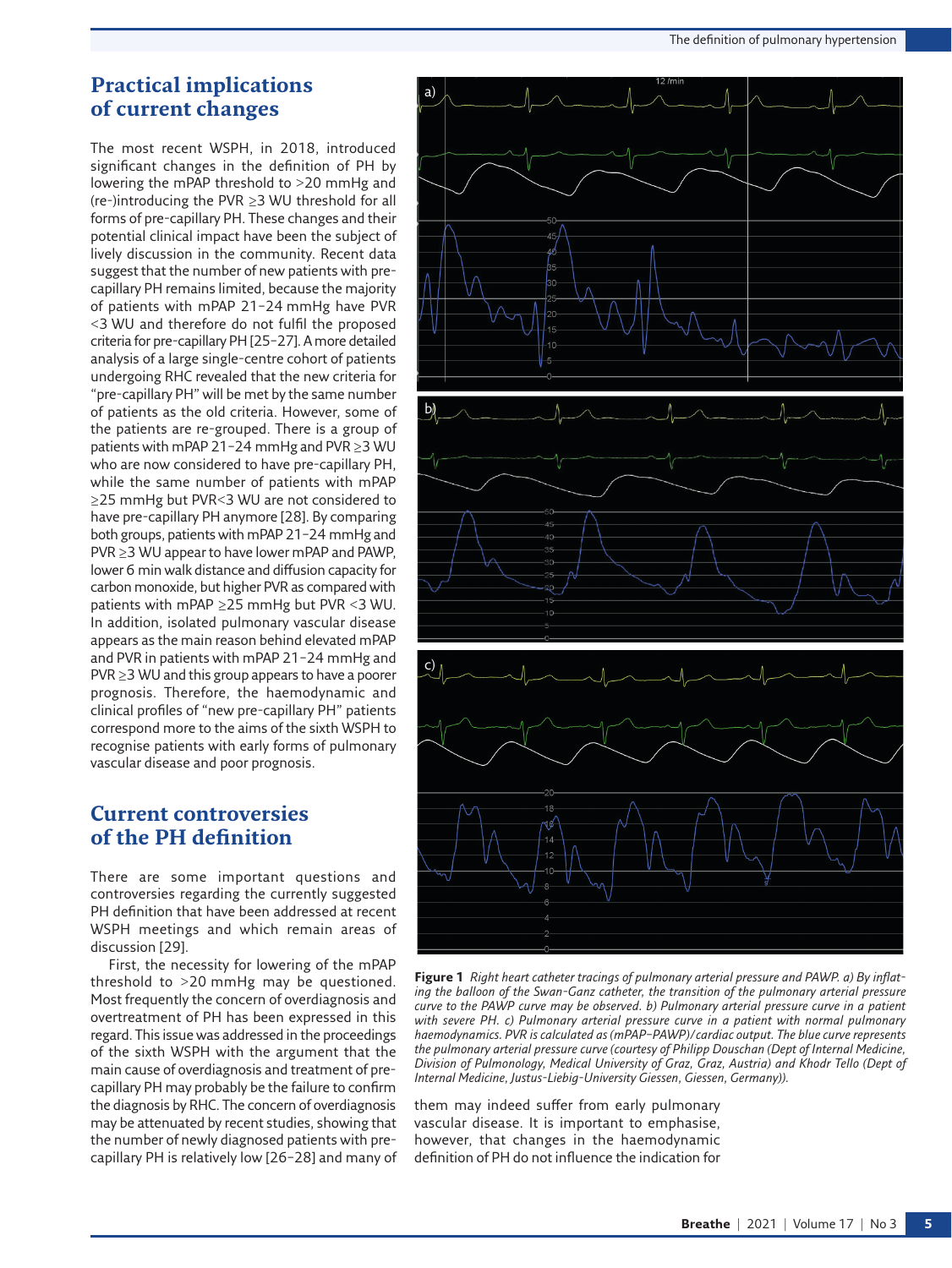<span id="page-5-0"></span>

| Table 2 Changes in the haemodynamic definitions of PH |  |  |
|-------------------------------------------------------|--|--|
|                                                       |  |  |

| WSPH/guideline<br>document                          | <b>PH</b>              | <b>PAH</b>                                                   | <b>Pre-capillary PH</b>                                   | <b>Post-capillary PH</b>                                                                                                               | <b>Exercise</b><br><b>PH</b> |
|-----------------------------------------------------|------------------------|--------------------------------------------------------------|-----------------------------------------------------------|----------------------------------------------------------------------------------------------------------------------------------------|------------------------------|
| <b>First WSPH</b><br>(Geneva 1973)                  | mPAP<br>>25 mmHg       | Not defined                                                  | Not defined                                               | Not defined                                                                                                                            | mPAP<br>>30 mmHg             |
| <b>Second WSPH</b><br>(Evian 1998)                  | No change              | No change                                                    | No change                                                 | No change                                                                                                                              | No change                    |
| <b>Third WSPH</b><br>(Venice 2003)                  | No change              | $mPAP > 25$ mmHg +<br>PAWP $\leq$ 15 mmHg +<br>PVR > 3 WU    | No change                                                 | No change                                                                                                                              | No change                    |
| <b>ESC PAH</b><br><b>Guidelines</b><br>2004 [6]     | No change              | No change                                                    | No change                                                 | No change                                                                                                                              | No change                    |
| <b>Fourth WSPH</b><br>(Dana Point<br>2008)          | mPAP<br>$\geq$ 25 mmHg | $mPAP \geq 25$ mmHg +<br>PAWP $\leq$ 15 mmHg                 | No change                                                 | No change                                                                                                                              | Not defined                  |
| <b>ESC/ERS PH</b><br><b>Guidelines</b><br>2009 [9]  | No change              | No change                                                    | $mPAP \geq 25$ mmHg +<br>PAWP ≤15 mmHg                    | $mPAP \geq 25$ mmHg +<br>PAWP >15 mmHg<br>(passive: TPG ≤12 mmHg,<br>reactive: TPG >12 mmHg)                                           | No change                    |
| <b>Fifth WSPH</b><br>(Nice 2013)                    | No change              | $mPAP \geq 25$ mmHg +<br>PAWP $\leq$ 15 mmHg +<br>PVR > 3 WU | $mPAP > 25$ mmHg +<br>PAWP $\leq$ 15 mmHg +<br>PVR > 3 WU | $mPAP \geq 25$ mmHg +<br>$PAWP > 15$ mmHg<br>(isolated: DPG <7 mmHg,<br>combined: DPG ≥7 mmHg)                                         | No change                    |
| <b>ESC/ERS PH</b><br><b>Guidelines</b><br>2015 [15] | No change              | No change                                                    | $mPAP \geq 25$ mmHg +<br>PAWP ≤15 mmHg                    | $mPAP \geq 25$ mmHg +<br>$PAWP > 15$ mmHg<br>(isolated: DPG <7 mmHg<br>and/or PVR <3 WU.<br>combined: DPG ≥7 mmHg<br>and/or PVR >3 WU) | No change                    |
| <b>Sixth WSPH</b><br>(Nice 2018)                    | mPAP<br>$>20$ mmHg     | $mPAP > 20$ mmHg +<br>PAWP $\leq$ 15 mmHg +<br>PVR > 3 WU    | $mPAP > 20$ mmHg +<br>PAWP $\leq$ 15 mmHg +<br>PVR > 3 WU | $mPAP > 20$ mmHg +<br>PAWP >15 mmHg<br>(isolated: PVR <3 WU,<br>combined: PVR ≥3 WU)                                                   | No change                    |

PAH therapy. The evidence for the beneficial effects of PAH therapies is exclusively based on therapeutic trials with PAH patients (or non-operable chronic thromboembolic PH) with mPAP ≥25 mmHg.

Second, the optimal threshold of PAWP to define pre-capillary PH may be challenged. Although the upper limit of normal PAWP is frequently considered to be 12 mmHg [[30\]](#page-8-1), the proceedings of the sixth WSPH suggested that the PAWP ≤15 mmHg threshold is maintained for the identification of pre-capillary PH [[1](#page-7-0), [31](#page-8-2)]. However, it has also been recommended that in patients with PAWP between 13 and 15 mmHg the probability of heart failure with preserved ejection fraction should be assessed and the performance of provocative testing (*i.e.* fluid loading or exercise) may be considered in order to uncover significant left heart disease.

Third, in the proceedings of the fifth and the sixth WSPH, it has been mentioned that the upper limit of normal PVR is at 2 WU, but in both documents the use of the PVR ≥3 WU threshold was suggested for the definition of pre-capillary PH and this threshold was also used to define PAH by the 2015 ESC/ERS PH guidelines [[15\]](#page-7-14). In the proceedings of the sixth WSPH it has been acknowledged that the use of a cut-off value of PVR ≥3 WU is conservative and it has been argued that the value of PVR ≥3 WU may be considered clinically relevant in different clinical situations, suggesting the presence of a significant pulmonary vascular disease, *e.g.* it has been recommended as the threshold value above which the correction of congenital systemic-topulmonary shunts becomes questionable [\[1\]](#page-7-0).

Finally, the proceedings of the sixth WSPH extensively discuss the question of whether exercise PH should be re-introduced as part of the PH definition. Although the potential benefits of such a definition have been recognised (*i.e.* to detect pulmonary vascular disease at an earlier stage) important limitations have been highlighted that should be addressed, before a clinically useful definition of exercise PH can be re-introduced.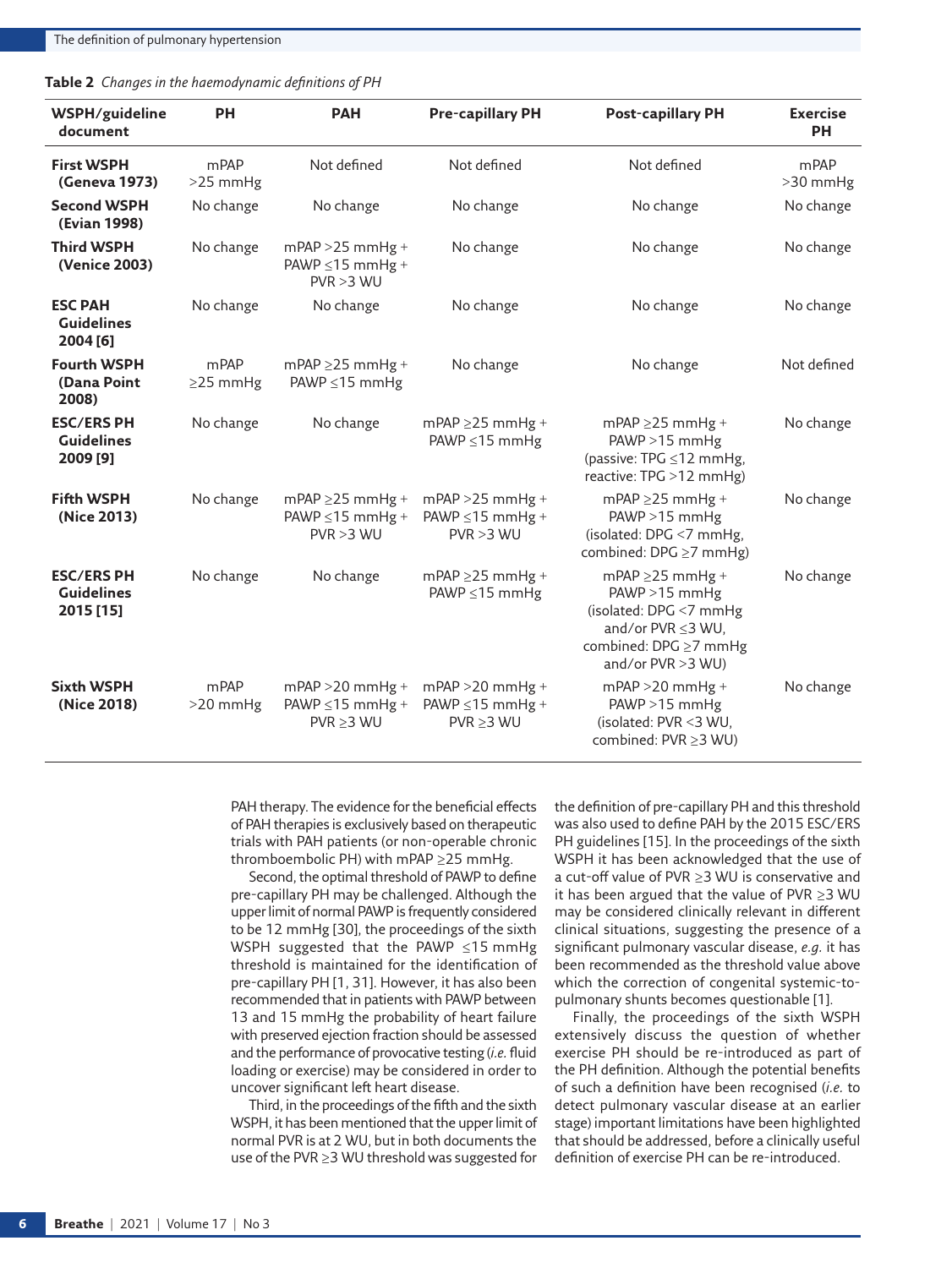# **Self-evaluation questions**

- 1. A patient presents with the following pulmonary haemodynamics: mPAP: 45 mmHg, PAWP: 8 mmHg, PVR: 12 WU. Based on the proceedings of the most recent WSPH, which of the following haemodynamic terms fits for this patient? a) Pre-capillary PH
	- b) Isolated post-capillary PH
	- c) Combined pre- and post-capillary PH
	- d) None of the above, the patient has no PH
- 2. A patient presents with the following pulmonary haemodynamics: mPAP: 24 mmHg, PAWP: 8 mmHg, PVR: 3.5 WU. During exercise, mPAP increases to 35 mmHg.

Based on the proceedings of the most recent WSPH, which of the following statements is true?

- a) The patient has PAH and medical therapy is indicated for this condition
- b) The patient fulfils the criteria of pre-capillary PH
- c) The patient has PH based on his elevated mPAP during exercise
- d) The patient fulfils the criteria of isolated post-capillary PH
- 3. Which zero reference level should be used for haemodynamic measurements during RHC in the supine position?
	- a) Anterior axillary level
	- b) 1/3 thoracic level
	- c) Mid-thoracic level
	- d) 10 cm above table level
- 4. How will PVR be calculated?
	- a) Stroke volume divided by pulmonary arterial pulse pressure
	- b) Mean pulmonary arterial pressure divided by cardiac index
	- c) Transpulmonary gradient divided by cardiac output
	- d) Peak oxygen uptake divided by heart rate

## **Conclusion**

In conclusion, the definition of PH and PAH underwent several changes during the past 50 years representing the growing body of evidence and the ongoing discussions within the PH community. There has been an increasing effort to provide evidence-based haemodynamic thresholds reflecting the upper limit of normal values, their prognostic relevance and practical considerations. With the appropriate clinical context, such haemodynamic thresholds represent the cornerstone of PH diagnosis and have been providing a basis for the design of clinical trials and for decision making in daily patient care.

# Key points

- PH is currently defined by mPAP  $>$  20 mmHg.
- "Pre-capillary pulmonary hypertension" is considered, if mPAP is >20 mmHg, PAWP is  $\leq$ 15 mmHg and PVR is ≥3 WU.
- "Post-capillary pulmonary hypertension" is defined as mPAP  $>$ 20 mmHg with PAWP  $>$ 15 mmHg. In the case of PVR <3 WU, we talk about "isolated post-capillary pulmonary hypertension", while in the case of PVR ≥3 WU the criteria for "combined pre- and post-capillary pulmonary hypertension" are fulfilled.
- Exercise PH is currently not part of the haemodynamic definition of PH.
- The evidence for the beneficial effects of PAH therapies is exclusively based on therapeutic trials with PAH patients (or non-operable chronic thromboembolic PH) with mPAP ≥25 mmHg.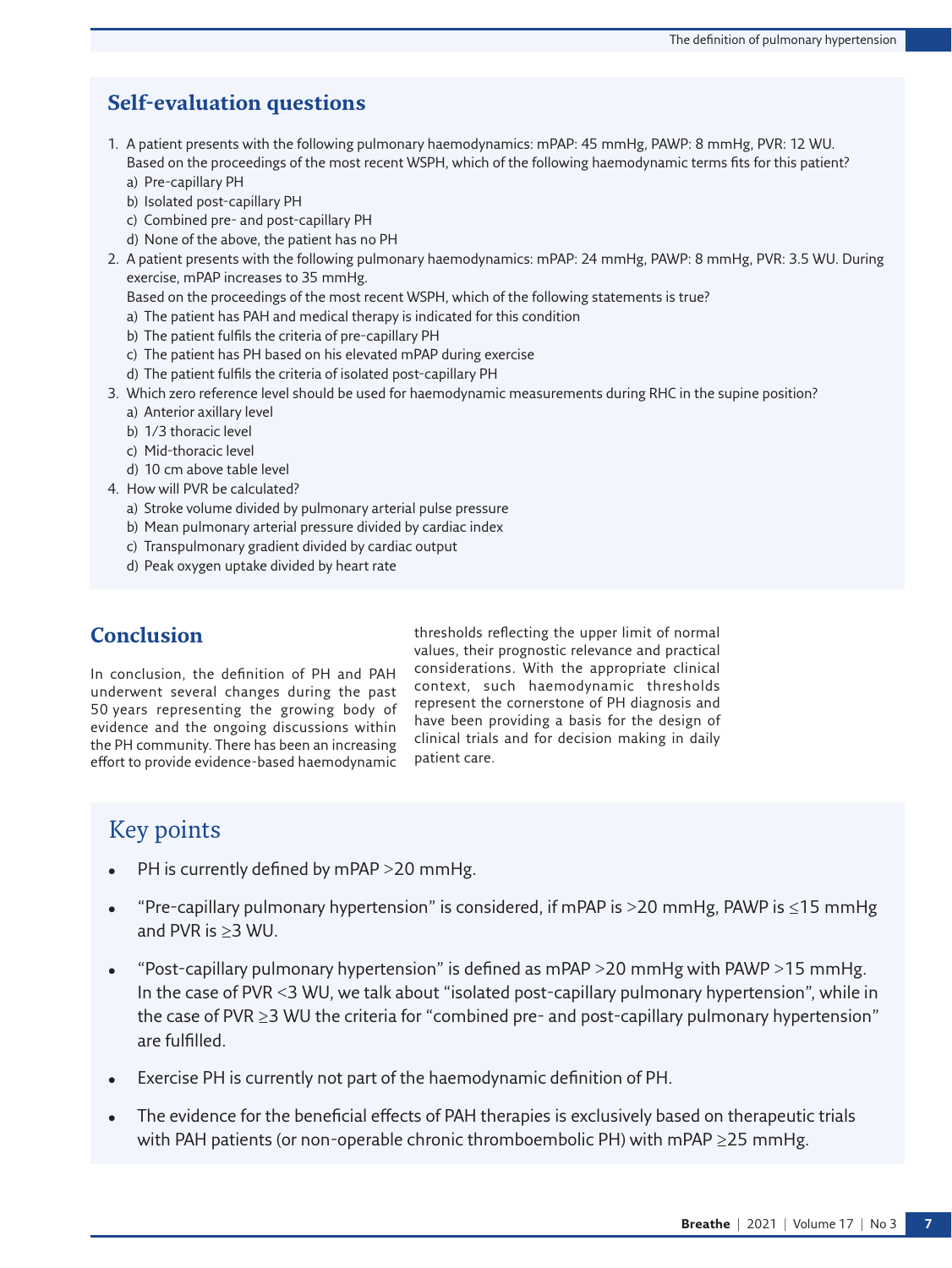#### **Affiliations**

**References**

#### Gabor Kovacs<sup>1,2</sup>, Horst Olschewski<sup>1,2</sup>

<sup>1</sup>Dept of Internal Medicine, Division of Pulmonology, Medical University of Graz, Graz, Austria. <sup>2</sup>Ludwig Boltzmann Institute for Lung Vascular Research, Graz, Austria.

#### **Conflict of interest**

G. Kovacs reports personal fees and non-financial support from Actelion, Janssen, Bayer, GSK, MSD, Boehringer Ingelheim, Novartis, Chiesi, Vitalaire, Ferrer, AOP outside the submitted work. H. Olschewski reports grants from Bayer, Unither Pharmaceuticals, Actelion Pharmaceuticals Ltd., Roche, Boehringer Ingelheim and Pfizer Inc., personal fees from Gilead Sciences Inc., Encysive Pharmaceuticals Ltd. and Nebu-Tec, personal fees and nonfinancial support from Bayer, Unither Pharmaceuticals, Actelion Pharmaceuticals Ltd., Pfizer Inc., Eli Lilly, Novartis, AstraZeneca, Boehringer Ingelheim, Chiesi, Menarini, MSD and GSK outside the submitted work.

### **Suggested**

- **answers**
- 1. a 2. b 3. c
- 4. c
- <span id="page-7-0"></span>1. Simonneau G, Montani D, Celermajer DS, *et al.* Haemodynamic definitions and updated clinical classification of pulmonary hypertension. *Eur Respir J* 2019; 53: 1801913.
- <span id="page-7-1"></span>2. Hatano S, Strasser T. Primary Pulmonary Hypertension: Report on a WHO Meeting, Geneva, 15-17 October 1973. Geneva, WHO, 1975.<https://apps.who.int/iris/handle/10665/39094>
- <span id="page-7-2"></span>3. WHO Expert Committee on Chronic Cor Pulmonale & World Health Organization. Chronic cor pulmonale: report of an Expert Committee [meeting held in Geneva from 10 to 15 October 1960]. Geneva, WHO, 1961. [https://apps.who.int/](https://apps.who.int/iris/handle/10665/40483) [iris/handle/10665/40483](https://apps.who.int/iris/handle/10665/40483)
- <span id="page-7-3"></span>4. Rich S. Executive summary from the World Symposium on Primary Pulmonary Hypertension 1998, Evian, France, September 6–10. 1998. Geneva, WHO, 1998.
- <span id="page-7-4"></span>5. Barst RJ, McGoon M, Torbicki A, *et al.* Diagnosis and differential assessment of pulmonary arterial hypertension. *J Am Coll Cardiol* 2004; 43: 40S–47S.
- <span id="page-7-5"></span>6. Galie N, Torbicki A, Barst R, *et al.* Guidelines on diagnosis and treatment of pulmonary arterial hypertension. The Task Force on Diagnosis and Treatment of Pulmonary Arterial Hypertension of the European Society of Cardiology. *Eur Heart J* 2004; 25: 2243–2278.
- <span id="page-7-6"></span>7. Kovacs G, Berghold A, Scheidl S, *et al.* Pulmonary arterial pressure during rest and exercise in healthy subjects: a systematic review. *Eur Respir J* 2009; 34: 888–894.
- <span id="page-7-7"></span>8. Badesch DB, Champion HC, Sanchez MA, *et al.* Diagnosis and assessment of pulmonary arterial hypertension. *J Am Coll Cardiol* 2009; 54: S55–S66.
- <span id="page-7-8"></span>9. Galie N, Hoeper MM, Humbert M, *et al.* Guidelines for the diagnosis and treatment of pulmonary hypertension. *Eur Respir J* 2009; 34: 1219–1263.
- <span id="page-7-9"></span>10. Hoeper MM, Bogaard HJ, Condliffe R, *et al.* Definitions and diagnosis of pulmonary hypertension. *J Am Coll Cardiol* 2013; 62: D42–D50.
- <span id="page-7-10"></span>11. McLaughlin VV, Archer SL, Badesch DB, *et al.* ACCF/AHA 2009 expert consensus document on pulmonary hypertension: a report of the American College of Cardiology Foundation Task Force on Expert Consensus Documents and the American Heart Association. Developed in collaboration with the American College of Chest Physicians; American Thoracic Society, Inc.; and the Pulmonary Hypertension Association. *J Am Coll Cardiol* 2009; 53: 1573–1619.
- <span id="page-7-11"></span>12. Harvey RM, Enson Y, Ferrer MI. A reconsideration of the origins of pulmonary hypertension. *Chest* 1971; 59: 82–94.
- <span id="page-7-12"></span>13. Naeije R, Vachiery JL, Yerly P, *et al.* The transpulmonary pressure gradient for the diagnosis of pulmonary vascular disease. *Eur Respir J* 2013; 41: 217–223.
- <span id="page-7-13"></span>14. Gerges C, Gerges M, Lang MB, *et al.* Diastolic pulmonary vascular pressure gradient: a predictor of prognosis in 'outof-proportion' pulmonary hypertension. *Chest* 2013; 143: 758–766.
- <span id="page-7-14"></span>15. Galie N, Humbert M, Vachiery JL, *et al.* 2015 ESC/ERS Guidelines for the diagnosis and treatment of pulmonary

hypertension. The Joint Task Force for the Diagnosis and Treatment of Pulmonary Hypertension of the European Society of Cardiology (ESC) and the European Respiratory Society (ERS). Endorsed by: Association for European Paediatric and Congenital Cardiology (AEPC), International Society for Heart and Lung Transplantation (ISHLT). *Eur Respir J* 2015; 46: 903–975.

- <span id="page-7-15"></span>16. Rapp AH, Lange RA, Cigarroa JE, *et al.* Relation of pulmonary arterial diastolic and mean pulmonary arterial wedge pressures in patients with and without pulmonary hypertension. *Am J Cardiol* 2001; 88: 823–824.
- <span id="page-7-16"></span>17. Chatterjee NA, Lewis GD. Characterization of pulmonary hypertension in heart failure using the diastolic pressure gradient: limitations of a solitary measurement. *JACC Heart Fail* 2015; 3: 17–21.
- <span id="page-7-17"></span>18. Maron BA, Hess E, Maddox TM, *et al.* Association of borderline pulmonary hypertension with mortality and hospitalization in a large patient cohort: insights from the veterans affairs clinical assessment, reporting, and tracking program. *Circulation* 2016; 133: 1240–1248.
- <span id="page-7-18"></span>19. Douschan P, Kovacs G, Avian A, *et al.* Mild elevation of pulmonary arterial pressure as a predictor of mortality. *Am J Respir Crit Care Med* 2018; 197: 509–516.
- <span id="page-7-19"></span>20. Valerio CJ, Schreiber BE, Handler CE, *et al.* Borderline mean pulmonary artery pressure in patients with systemic sclerosis: transpulmonary gradient predicts risk of developing pulmonary hypertension. *Arthritis Rheum* 2013; 65: 1074–1084.
- <span id="page-7-20"></span>21. Caravita S, Dewachter C, Soranna D, *et al.* Haemodynamics to predict outcome in pulmonary hypertension due to left heart disease: a meta-analysis. *Eur Respir J* 2018; 51: 1702427.
- <span id="page-7-21"></span>22. Vanderpool RR, Saul M, Nouraie M, *et al.* Association between hemodynamic markers of pulmonary hypertension and outcomes in heart failure with preserved ejection fraction. *JAMA Cardiol* 2018; 3: 298–306.
- <span id="page-7-22"></span>23. Herve P, Lau EM, Sitbon O, *et al.* Criteria for diagnosis of exercise pulmonary hypertension. *Eur Respir J* 2015; 46: 728–737.
- <span id="page-7-23"></span>24. Kovacs G, Herve P, Barbera JA, *et al.* An official European Respiratory Society statement: pulmonary haemodynamics during exercise. *Eur Respir J* 2017; 50: 1700578.
- <span id="page-7-24"></span>25. Tanyeri S, Akbal OY, Keskin B, *et al.* Impact of the updated hemodynamic definitions on diagnosis rates of pulmonary hypertension. *Pulm Circ* 2020; 10: 2045894020931299.
- <span id="page-7-27"></span>26. Gibbs JSR, Torbicki A. Proposed new pulmonary hypertension definition: is 4 mm(Hg) worth re-writing medical textbooks? *Eur Respir J* 2019; 53: 1900197.
- <span id="page-7-25"></span>27. Kovacs G, Olschewski H. Debating the new haemodynamic definition of pulmonary hypertension: much ado about nothing? *Eur Respir J* 2019; 54: 1901278.
- <span id="page-7-26"></span>28. Kovacs G, Zeder K, Rosenstock P, *et al.* Clinical impact of the new definition of precapillary pulmonary hypertension. *Chest* 2021; 159: 1995–1997.